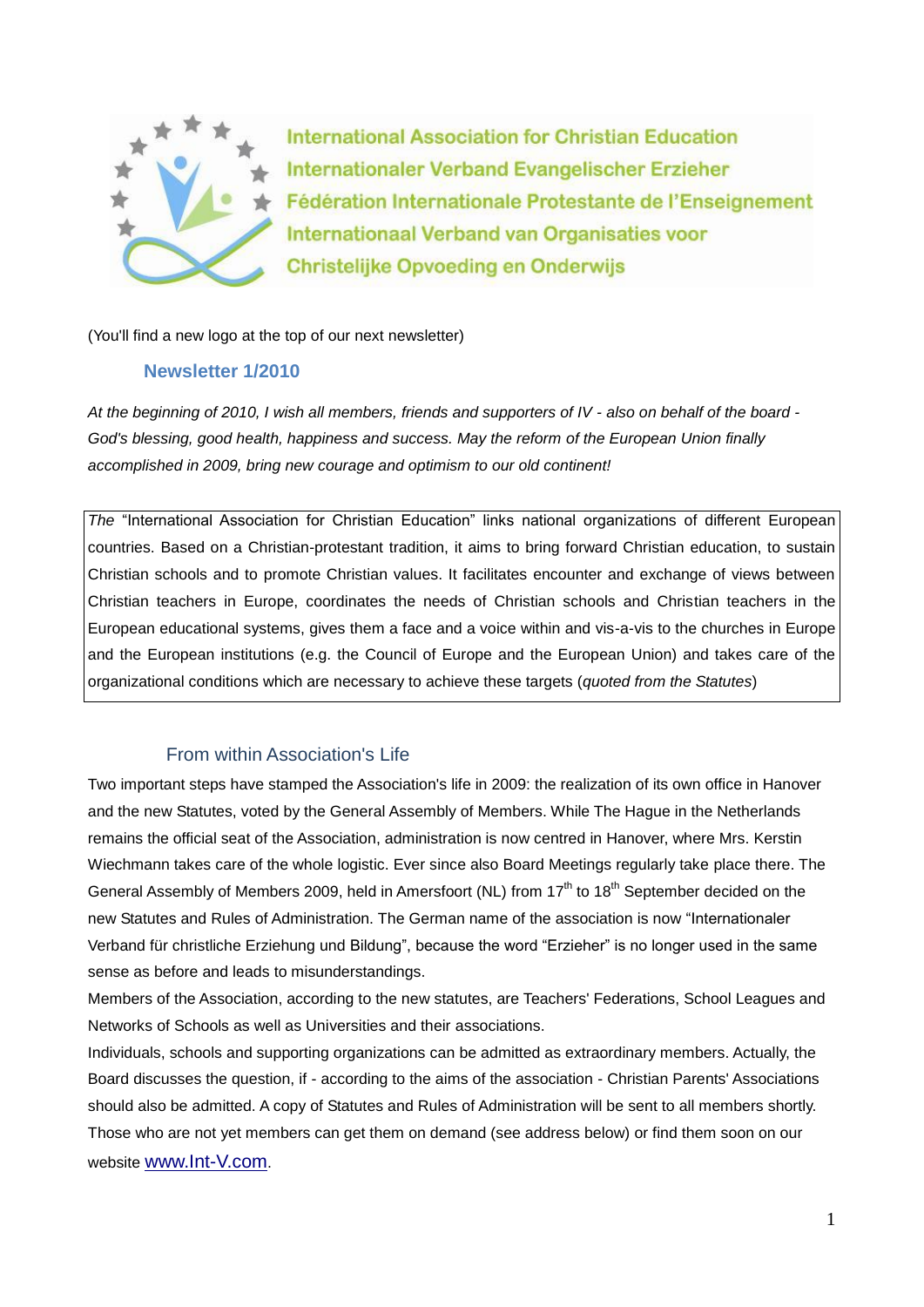As new members the Protestant University of Applied Sciences of Freiburg/Germany (Evangelische Hochschule Freiburg) and the Forum of Protestant Schools of Bern/ Switzerland (Forum evangelischer Schulen Berns) were admitted. Three other appliances of membership from France and Germany were received in the meantime.

Association's Board is now constituted by Swier Frouws (NL) as president, Nanne Sluijs (NL) as treasurer, Gerhard Pfeiffer (D) as secretary, Bertrand Knobel (CH) and Sándor Szécsi (H). L'uba Slaboňová (SK), the former president, was discharged by the Board's president with hearty thanks for her many years of service. Next General Assembly of Members will take place on 28<sup>th</sup> October 2010 in Hanover. Those organizations or individuals who are interested on becoming a member are invited on request.

## Co-operations

The International Association maintains a close co-operation with the Inter European Commission on Church and School (ICCS). Every Board meeting held by the two organizations is attended by a board member of the partner organization.

A common task force is co-ordinating the contacts with European institutions and church organizations as well as the contributions to publications, and is organizing common conferences. Peter Schreiner, president of ICCS, represented last year repeatedly the IV at meetings of the Church and Society Commission (CSC) and the Conference of European Churches (CEC). A CSC-brainstorming group on education drafted in June 2009 a proposal for a rolling Agenda for CSC involvement in Religion in Education in Europe. The paper contains intentions like the critique of education and limited concepts of knowledge and qualification from a Christian perspective, networking in order to bring together what already exists in resources and activities in religion and education or establishing a task force to deal with educational issues.

Swier Frouws represented IV at the 13th CEC Assembly from 15<sup>th</sup> to 21<sup>st</sup> July 2009 in Lyon. Together with Peter Schreiner, the representative of ICCS, he encouraged churches through conversations, public statements and written information to perceive the situation of education in Europe and to exercise their responsibilities in this field. The handout they distributed to this end can be sent to those who are interested on request.

The Coordinating Group for Religion in Education in Europe (CoGREE) enables its members to share the experiences of other organizations working in the field of Christian education. CoGREE is in close relationship to the Council of Europe and organizes regularly colloquies about religious and inter-cultural education in Europe (for further information see [www.cogree.com.](http://www.cogree.com/)) IV sustains these activities through its co-operation in the steering group, who met for the last time in Vienna 19<sup>th</sup> September 2009. Next meeting will be in Oslo 13<sup>th</sup> March 2010.

# Projects, Seminars and Conferences

The General Assembly of Members is our most important platform for exchanging experiences. At the 2009 meeting, four organizations presented themselves to the delegates: the Polish Protestant Teachers' Union (PL), the School of Education Hogeschool Windesheim (NL), the Forum of Protestant Schools of Bern (CH) and the Christian Parents' Association Ouders en COO (NL). Within a half-day excursion the members could get acquainted with the Christelijke Hogeschool Ede, a protestant university offering inter alia several curricula of teacher training.